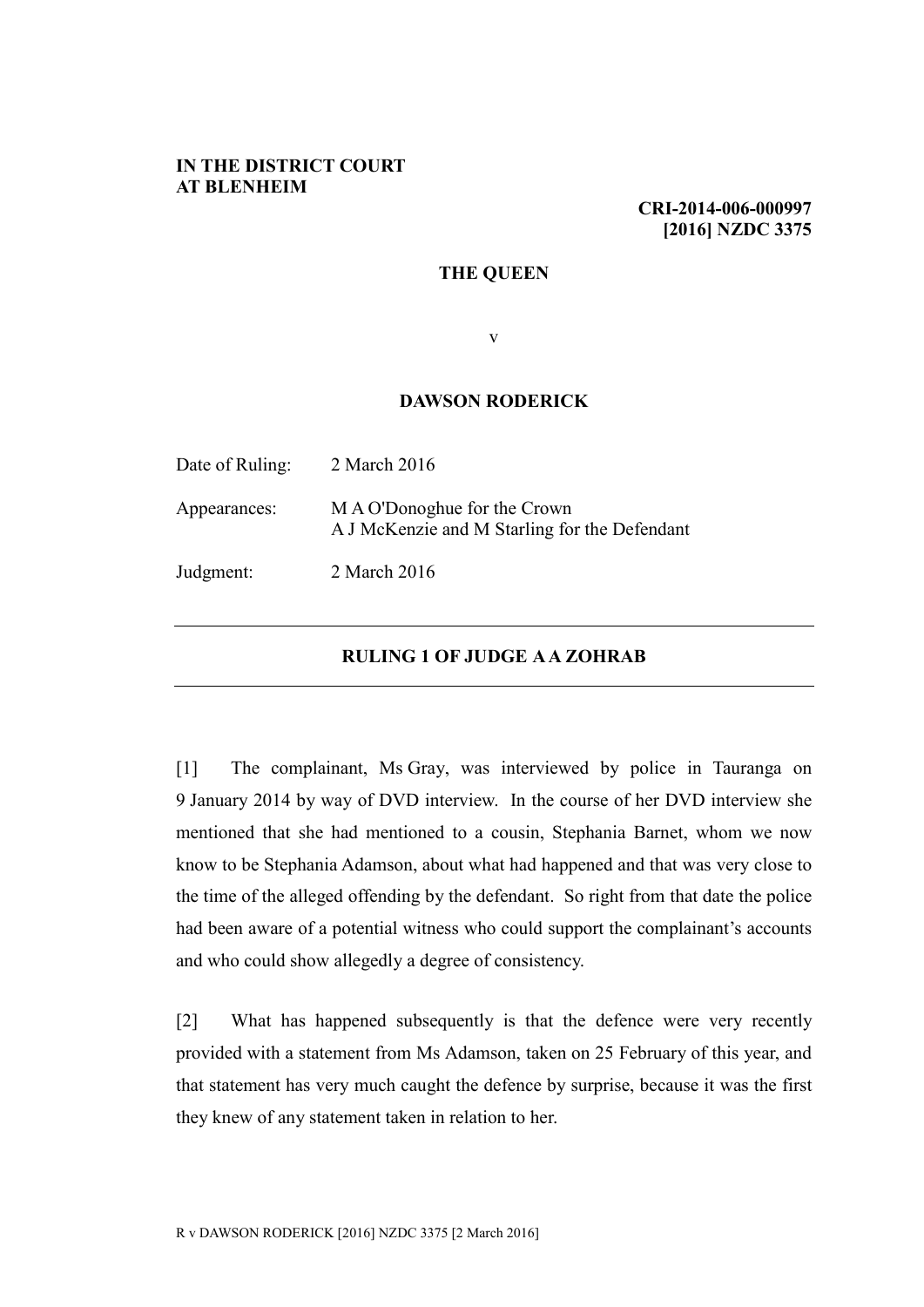[3] The defence have raised objection to that because they have not been able to investigate, to any great degree, the contents of the statement. More particularly, their concern is that she should not be able to be called as a witness at this point because the police have known about her since January 2014, and it seems that the only real inquiries were relatively recently made with respect to calling her as a witness and, as a matter of fairness, she should not be able to be called. There are also some other concerns about her statement because the defence concern is that it goes further than recent complaint as such, and moves into the area of propensity evidence and the like.

[4] The Crown say that one has to be realistic about the position. Yes, the name was mentioned in January 2014, but this was a large investigation and it seems that Ms Gray was unco-operative for a period of time, and has only relatively recently provided contact information, with the detective already having made his own inquiries.

[5] It was thought best to deal with the matter by way of voir dire rather than by way of submission as to background, and Detective Irving gave evidence for the purposes of the voir dire. He confirmed that once Ms Gray's statement was taken, that there was a transcript and then there is a standard approach to then investigating the matters that arise out of that, and it is normal, obviously, to look to interview, my words not the detective's words, a recent complaint witness. He made checks on the NIA database, was looking for licence references and things like that, but could find no reference to Ms Adamson under that name or the name of Barnet. He could find no other files associated with either of those names.

[6] At some point he attempted to contact Ms Gray to obtain further information, so he could then look to contact Ms Adamson but, for a period of some six months or so, Ms Gray was not being co-operative and did not want to be contacted except for Court dates and the like. The detective indicated that there were a number of inquiries going on involving alleged sexual abuse at this time, Operations Alpha, Beta, Charlie, Delta Echo, and there seems to be some interrelationship with those. I am not familiar with the extent of the operations, but it seems that these involve allegations of sexual abuse and that there are some witnesses who are co-operative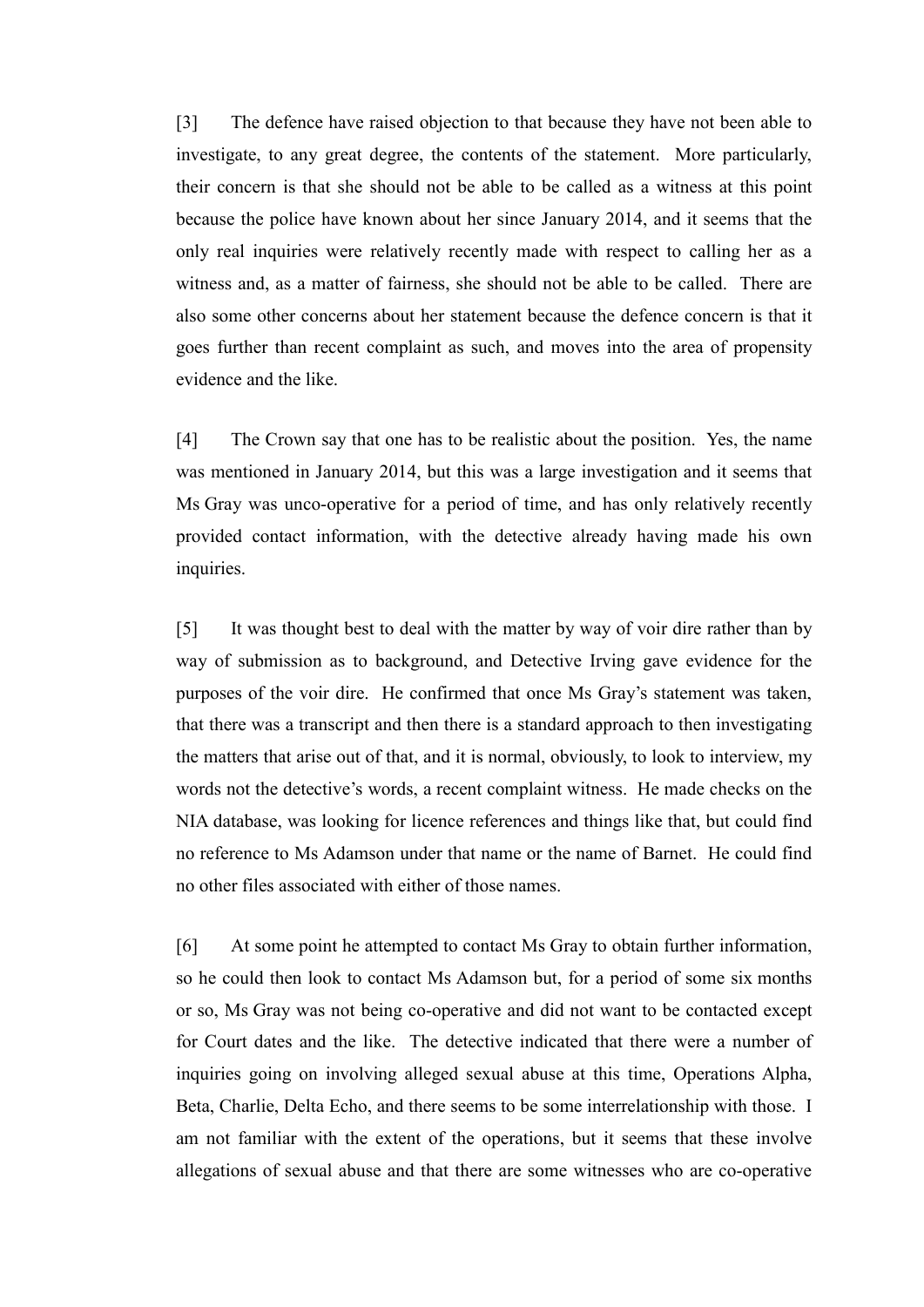and some who are not co-operative, and there seem to be some splits along family lines which sort of complicate the issue.

[7] The detective is not on Facebook, so he is not able to comment on how easy it would be to access Facebook and the like so as to be able to find Ms Adamson or Ms Barnet, so he made those inquiries and was not able to find the person.

[8] Then what happened was towards the end of last year it was a situation where they were compiling all of the transcripts for the interviews and reviewing matters and things of that sort, and then, by this stage, Ms Gray was on board with the investigation, and it was a situation whereby the detective was able to speak with Ms Gray on 19 January of this year. He was given Ms Adamson's contact details, contacted her on 20 January. She was at work. They made an arrangement to talk again shortly thereafter, but they were not able then to speak until 26 January. The detective prepared a formal written statement which was sent to Tauranga.

[9] Then what happened was that there was a delay in the matter being returned from the Tauranga police. The officer, Detective Farrell, apologised for that and explained that he had been under some work pressures. Also, he had been to speak to Ms Adamson and there had been some alterations to the original statement, so there had to be an extended brief, and eventually what happened was that Detective Irving eventually got a reply on 25 February. So the original draft formal written statement was sent by him on 2 February, based on the discussion from 26 January. We have got this period whereby he does not hear from the detective. The other detective apologises and explains why it was not possible to return it earlier, and then what has happened is, shortly after that, there is a disclosure to the defence of the formal written statement which was taken on 25 February 2016.

[10] The defence are concerned about a number of matters. There is a lack of disclosure of this contact and matters of that sort as between the detective, and also Ms Gray in terms of inquiries as to where Ms Adamson is, and also the development over recent times of Ms Adamson having been contacted and also then has spoken and an initial draft being prepared followed by the final written statement.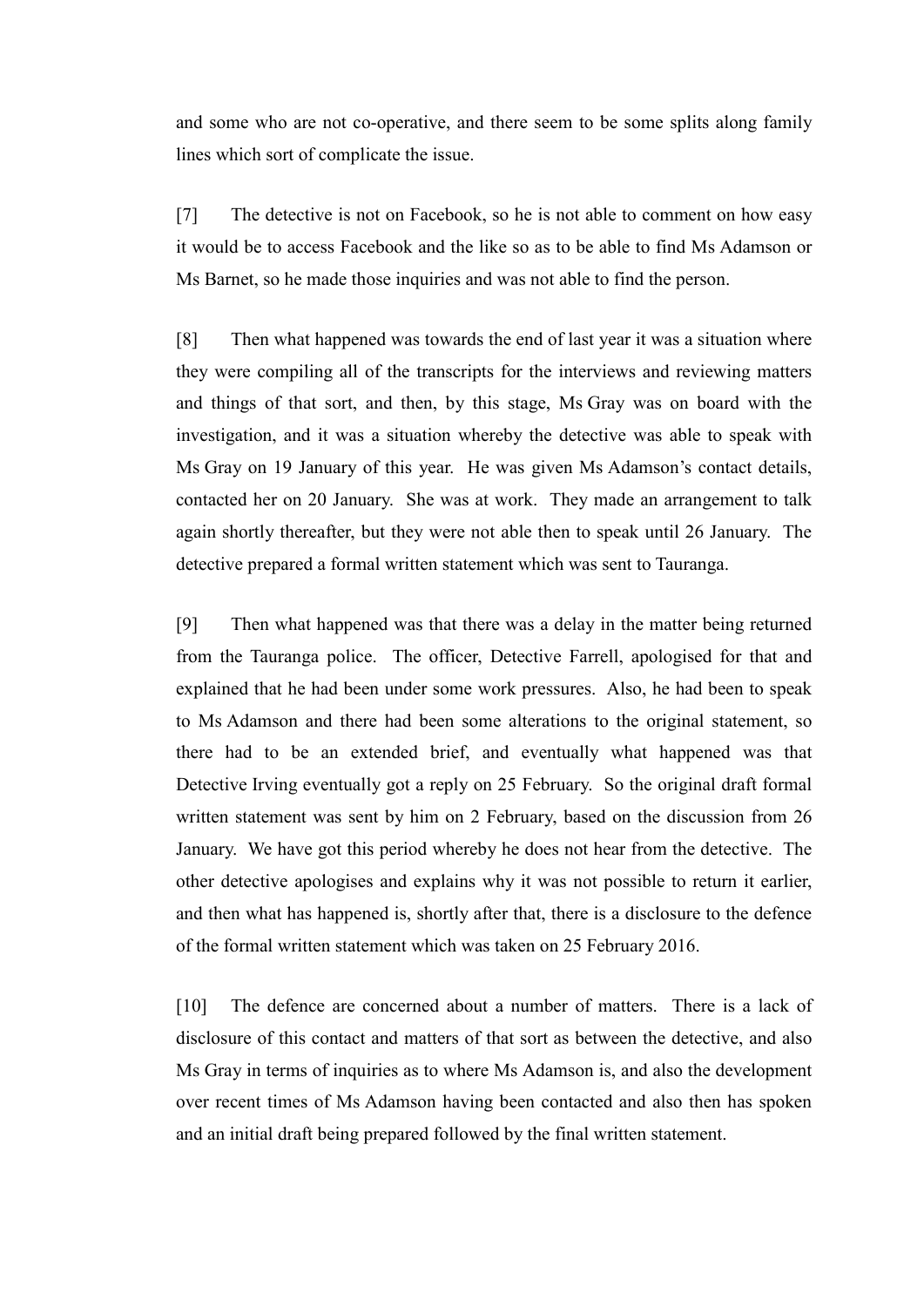[11] One of the matters raised by the detective is that, as he has been leafing through his notebook looking for references in relation to this case, is that a number of the inquiries and contacts would not be in that book, they would actually be in electronic form in the NIA system. It was suggested to the detective that he could have made inquiries on Facebook or he could have, if he was really keen, made inquiries through WINZ records which is what they do on some occasions, but the detective's position was, well, he does not recall making WINZ inquiries. The reality of the situation is that there are a number of inquiries, with some people being co-operative, some being unco-operative, that some people were able to be contacted quickly, and he says he simply could not find Ms Adamson. So that is the factual background.

[12] Obviously, in terms of the fact that this statement is dated 25 February 2016 is not, on the face of it, very satisfactory because it is shortly before the trial and, on the face of it, this is a witness that the police have known about obviously since Ms Gray's interview of 9 January 2014. But given the officer's evidence I do not think that I can be too critical of the officer, given the reality of multiple sexual abuse investigations going on at the one time, given the reality of the situation that both Ms Gray and Ms Iti were reluctant at various stages of the investigation, given that he had looked for Ms Adamson, and given that as best I can ascertain from his evidence that he has acted in a timely fashion when he had the co-operation from Ms Gray as to the whereabouts of Ms Adamson. So in my view, whilst I appreciate that this has only been disclosed relatively shortly before the trial, it is not the fault of the police. It is more the reality of a multiple investigation with witnesses being reluctant, for obvious reasons and the reasons have been given by the witnesses in the witness box as to the ambivalence at various stages and their being torn in various ways for various reasons, and why they have not wanted always to co-operate.

[13] So the reality of the situation is that it is not the police's fault that this has been disclosed and prepared on a late basis as such. So whilst there is obviously a degree of prejudice to the defence, as there is always going to be with witnesses, the defence have obviously always known about this person as being a potential recent complaint witness. They have always had the opportunity, if they had wanted to, to